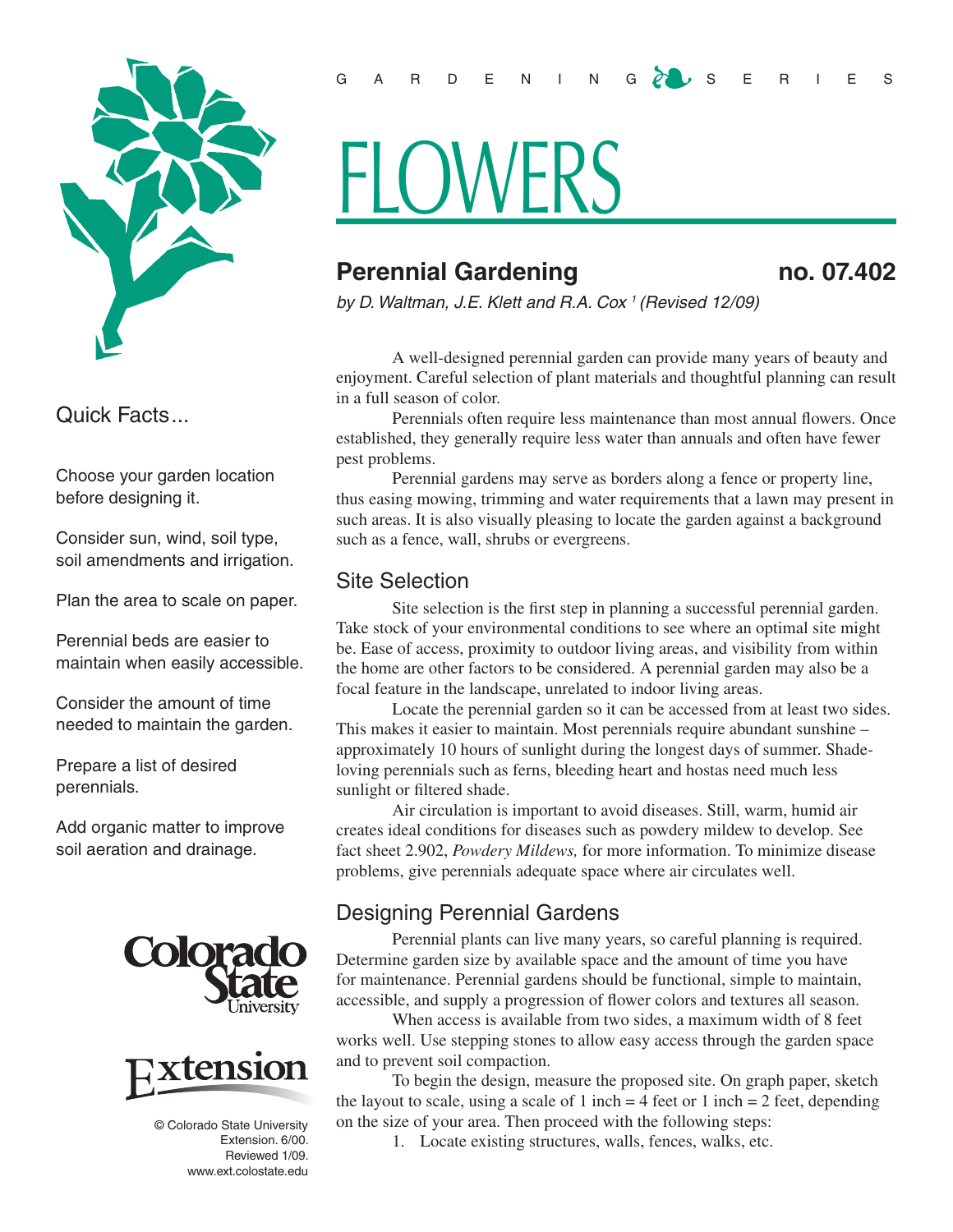- 2. Locate existing plants, such as trees or shrubs. Take into consideration their mature size. These larger plants can be focal points in the garden.
- 3. Sketch the desired outline of the bed. It is often helpful to place a garden hose around the area to visualize the shape. Measure the line from known reference points to put it on the plan.

After deciding on the space, follow basic design principles:

- Place plants of the same variety in groups of three, five or seven (odd) numbers) to increase the effect of color and texture.
- Repeat groups of the same plant type two or three times throughout the space, to give it continuity and create harmony.
- Use tall plants at the back of a two-sided garden or in the middle of an island bed.
- Complement tall plants by gradually placing shorter plants towards the outer perimeter, ending with low border plants at the edge of the bed. This gives a smooth transition from tall heights down to the border plants. Bring occasional plants forward from their height line to increase variation.
- Use various colors, textures and forms to add interest to the garden. Too much variety, however, will over-stimulate the viewer. Consider using more plants of fewer varieties for a simpler, more pleasing effect. However, don't overuse one type of perennial.
- Consider bloom time and foliage (color and texture) to create a succession of interest throughout the seasons.
- Complement perennials with annuals and bulbs for bright focal points and accents during low bloom periods.
- Leave room for plant growth and allow for individual plant growth habits. In general, plant tall perennials 18 to 36 inches apart, intermediates 12 to 18 inches apart, and dwarfs 6 to 12 inches apart.
- Don't place plants in straight rows use a scattered or triangular spacing so one mass blends into another.

#### Site and Soil Preparation

A beautiful, healthy perennial garden must have a soil that provides good drainage and aeration. Have a soil test completed to measure the fertility and texture before proceeding. See fact sheet 0.507, *Soil, Water and Plant Testing* for more information.

Prepare the site by removing any existing grass or other plant material in the designated bed. Install edging to prevent encroachment of lawn grasses. This also gives the bed form.

Next, incorporate organic matter (compost, sphagnum peat, or aged manure) 12 inches deep. A general recommendation is 3 cubic yards of organic matter to every 1,000 square feet. This is the equivalent of a 1-inch layer over 1,000 square feet. See fact sheet 7.235, *Choosing a Soil Amendment,* for more information.

Phosphorus fertilizer is best mixed into soils prior to planting. Use a superphosphate (0-20-0) if the soil test indicates that phosphorus is deficient at the site. Perennials need a balance of minerals including nitrogen, phosphorus and potassium, along with several trace elements. A general purpose mix (5-10-5) can be used annually in spring. Water it in well after application. Always follow manufacturer's recommendations when applying fertilizers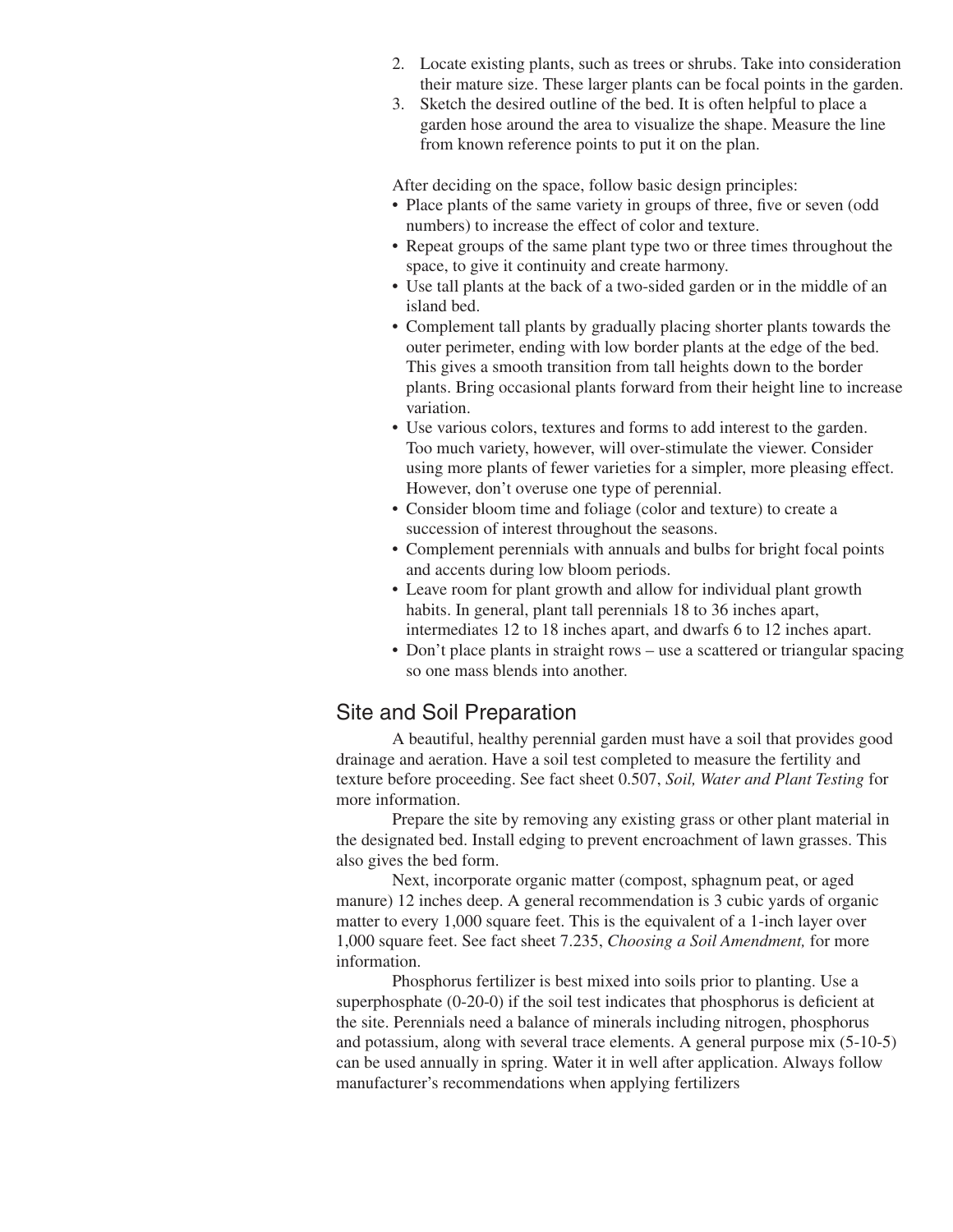



Figure 1: An example of two-sided planting. Each dot = 1 plant. Figure 2: An example of island planting. Each dot = 1 plant.

| Key                       | <b>Botanical name</b>          | <b>Common name</b>          | No. plants needed | <b>Size</b>        |
|---------------------------|--------------------------------|-----------------------------|-------------------|--------------------|
| <b>Two-sided planting</b> |                                |                             |                   |                    |
| 1                         | Delphinium hybrid              | Delphinium 'Pacific Giant'  | 6                 | #1 pot             |
| 2                         | Paeonia hybrid                 | Peony (numerous colors)     | 3                 | #1 pot             |
| 3                         | Dendranthema x grandiflorum    | Shasta daisy                | 5                 | #1 pot             |
| 4                         | Aquilegia hybrids              | Columbine 'Songbird' (blue) | 6                 | #1 pot             |
| 5                         | Leucanthemum hybrids           | Hardy fall mum              | 3                 | #1 pot             |
| 6                         | Hemerocallis hybrids           | Daylily                     | 3                 | #1 pot             |
|                           | Saponaria ocymoides            | Rock soapwort               | 14                | $2\frac{1}{4}$ in. |
| 8                         | Oenothera macrocarpa           | Ozark sundrop               | 5                 | #1 pot             |
| 9                         | Geranium sanguineum            | <b>Bloodred cranesbill</b>  | 6                 | #1 pot             |
| 10                        | Iberis sempervirens            | Candytuft                   | 12                | #1 pot             |
| <b>Island planting</b>    |                                |                             |                   |                    |
|                           | Heliopsis helianthoides scabra | False sunflower             | 5                 | #1 pot             |
| 2                         | Salvia x superba               | Salvia 'Blue Queen'         | 11                | #1 pot             |
| 3                         | Scabiosa caucasica             | Pincushion flower (blue)    | 7                 | #1 pot             |
| 4                         | Aquilegia hybrids              | Columbine 'Songbird' (blue) | 6                 | #1 pot             |
| 5                         | Oenothera macrocarpa           | Ozark sundrop               | 10                | #1 pot             |
| 6                         | Nepeta x faassenii             | Catmint                     | 14                | 2 1/4 in.          |
|                           | Armeria maritima               | Sea pink                    | 14                | 2 1/4 in.          |
| 8                         | Artemisia schmidtiana          | Silver mound sage           | 5                 | #1 pot             |
| 9                         | Iberis sempervirens            | Candytuft                   | 5                 | #1 pot             |
| 10                        | Hemerocallis hybrids           | Daylily                     | 3                 | #1 pot             |

#### **Table 1: Suggested plants for two-sided and island plantings.**

#### Plant Selection

The list of possible perennial plants is long. See fact sheet 7.405, *Herbaceous Perennials,* for a listing of species. Many new, improved varieties are introduced annually that are adapted to our climate.

Choose plants for flower color, bloom period, height and light requirements. Compile a chart, organizing this information in an easily viewed manner. Bloom times may vary with weather, soil conditions and elevation. At higher elevations, bloom times are later. See fact sheet 7.406, *Flowers for Mountain Communities,* for more information on gardening at higher elevations.

Tall perennials, such as delphinium, foxglove and hollyhock often require staking in windy sites. Consider dwarf varieties in windy areas or when stakes are undesirable.

The most important consideration in selecting plants for a perennial garden is to group them according to their environmental and cultural requirements. For example, place drought-tolerant plants together at the top of